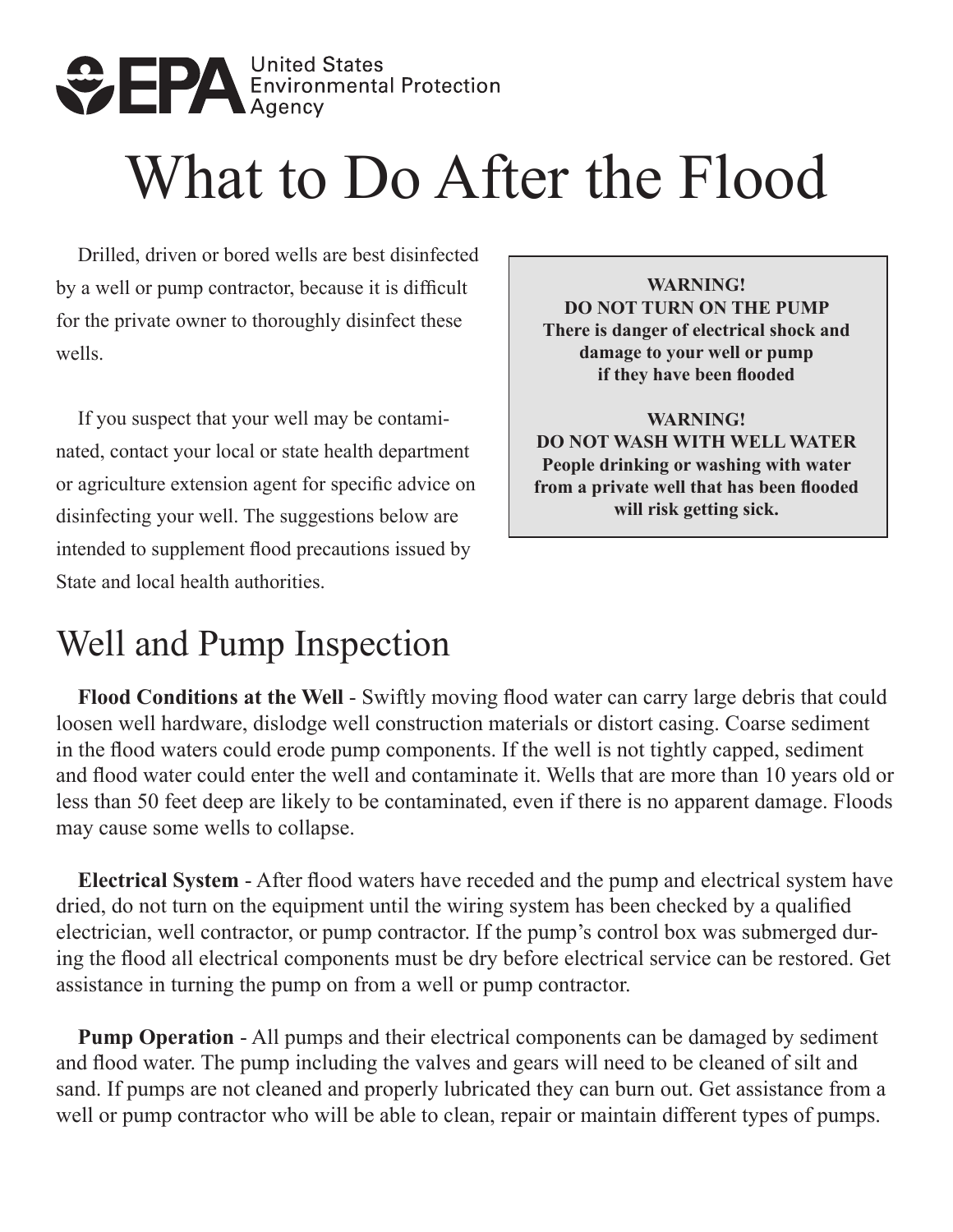# **Emergency Disinfection of Wells that have been Flooded**

*Before Disinfection: Check the condition of your well. Make sure there is no exposed or damaged wiring. If you notice any damage, call a professional before the disinfection process.*



#### **Step 1**

If your water is muddy or cloudy, run the water from an outside spigot with a hose attached until the water becomes

clear and free of sediments.

### **Materials Needed:**

- One gallon of non-scented household liquid bleach;
- rubber gloves;
- eye protection;
- old clothes; and
- a funnel.





Determine what type of well you have and how to pour the bleach into the well. Some wells have a sanitary seal with either an air vent or a plug that can be removed (a). If it is a bored or dug well, the entire cover can be lifted off to provide a space for pouring the bleach into the well (b).

#### **Step 3**

Take the gallon of bleach and funnel (if needed) and carefully pour the bleach down into the well casing.



#### **Step 4**

After the bleach has been added, run water from an outside

hose into the well casing until you smell chlorine coming from the hose. Then turn off the outside hose.

#### **Step 5**

Turn on all cold water faucets, inside and outside of house, until the chlorine odor is detected in each faucet, then shut them all off. If you have a water treatment system, switch it to bypass before turning on the indoor faucets.



#### **Step 6**

Wait 6 to 24 hours before turning the faucets back on. It is important not to drink, cook, bathe or wash with this water during the time period --- it contains high amounts of chlorine.

#### **Step 7**

Once the waiting period is up, turn on an outside spigot with hose attached and run the water into a safe area where it will not disturb plants, lakes, streams or septic tanks. Run the water until there is no longer a chlorine odor. Turn the water off.

#### **Step 8**

The system should now be disinfected, and you can now use the water.

#### **Step 9**

Have your water tested for bacteria 7 to 10 days after disinfection.